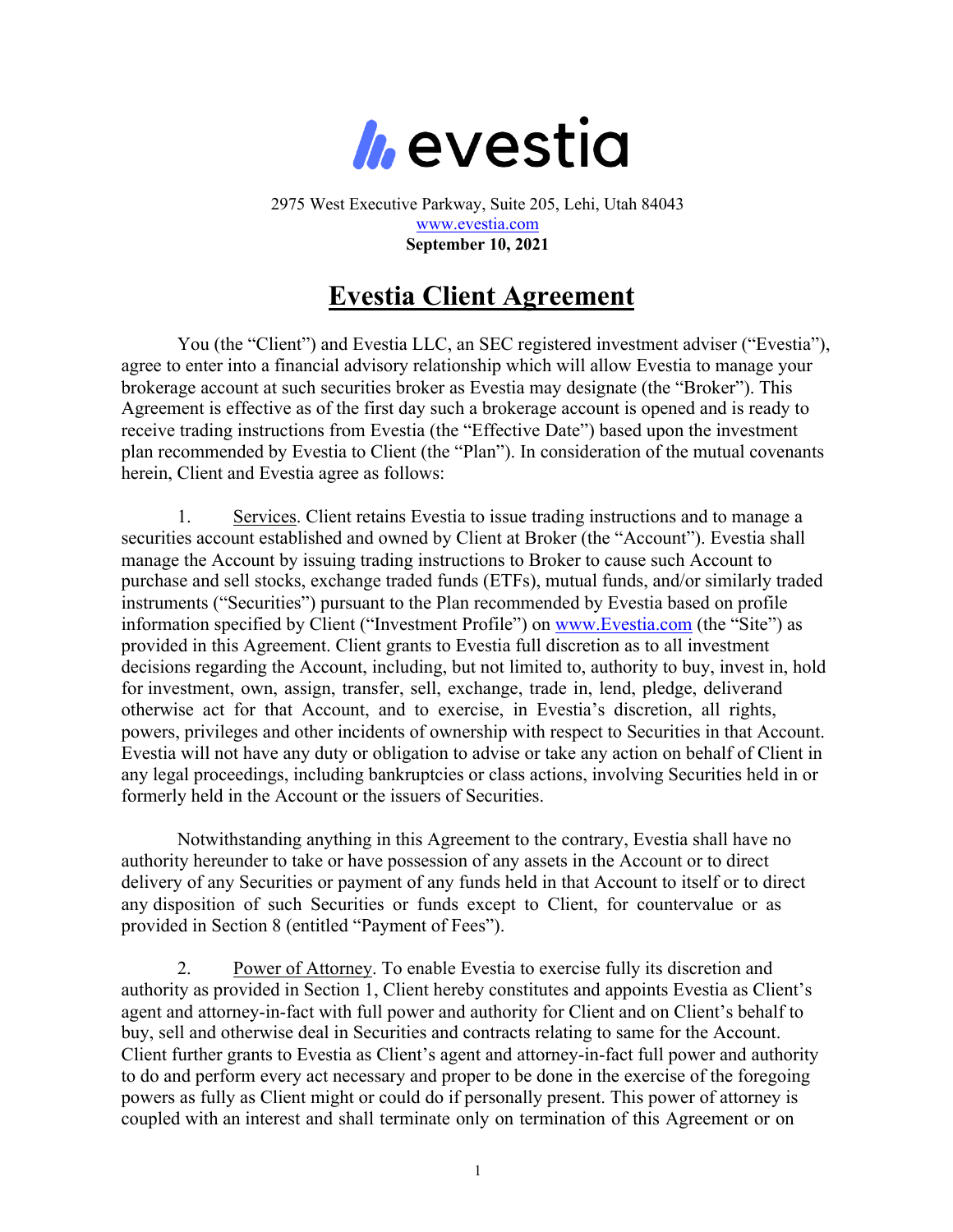receipt by Evestia of written notice of the death, incapacity or dissolution of Client.

- 3. Representations and Warranties.
	- (a) Client represents and warrants to Evestia and agrees with Evestia as follows:

i. Client has the requisite legal capacity, authority and power to execute, deliver and perform his or her obligations under this Agreement. This Agreement has been duly authorized, executed and delivered by Client and is the legal, valid and binding agreement of Client, enforceable against Client in accordance with its terms. Client's execution of this Agreement and the performance of his or her obligations hereunder do not conflict with orviolate any obligations by which Client is bound, whether arising by contract, operation of law orotherwise. If the Client is an entity, the trustee, agent, representative or nominee (the "Client Representative") executing this Agreement on behalf of Client has the requisite legal capacity, authority and power to execute, deliver and perform such execution and the obligations under this Agreement as applicable. Specifically, if the Client is a corporation or partnership, the individual signing this Agreement has been authorized to execute this Agreement by appropriate corporate or partnership action, and if this Agreement is entered into by a trustee or fiduciary, thetrustee or fiduciary has authority to enter into this Agreement and that the services described herein are authorized under the applicable plan, trust or law. Client will deliver to Evestia evidence of Client's authority on Evestia's request.

*ii.* For Entity Clients: If Client Representative is entering into this Agreement, Client and Client Representative understand and agree that the representations, warranties and agreements made herein are made by Client both: (a) with respect to Client; *and*

(b) with respect to the Client Representative.

iii. Client is the owner or co-owner of all cash and Securities in the Account, and there are no restrictions on the pledge, hypothecation, transfer, sale or public distribution of such cash or Securities.

iv. Client may be a natural person (or persons) or an entity.

v. Client acknowledges that a Plan may include only a single ETF for each asset class within the Plan, with each ETF playing a necessary role in the overall investmentstrategy and, therefore, Client understands and acknowledges that there can be no exclusions or restrictions of ETFs recommended as part of the Plan.

vi. Client will provide Evestia with accurate information about Client's identity, background, net worth, investing timeframe and other risk considerations in theInvestment Profile and will timely update that information as Client's circumstances change.

**vii. As of the Effective Date, and at all times during the term of thisAgreement, none of the Account's assets are or will be assets of "employee benefit**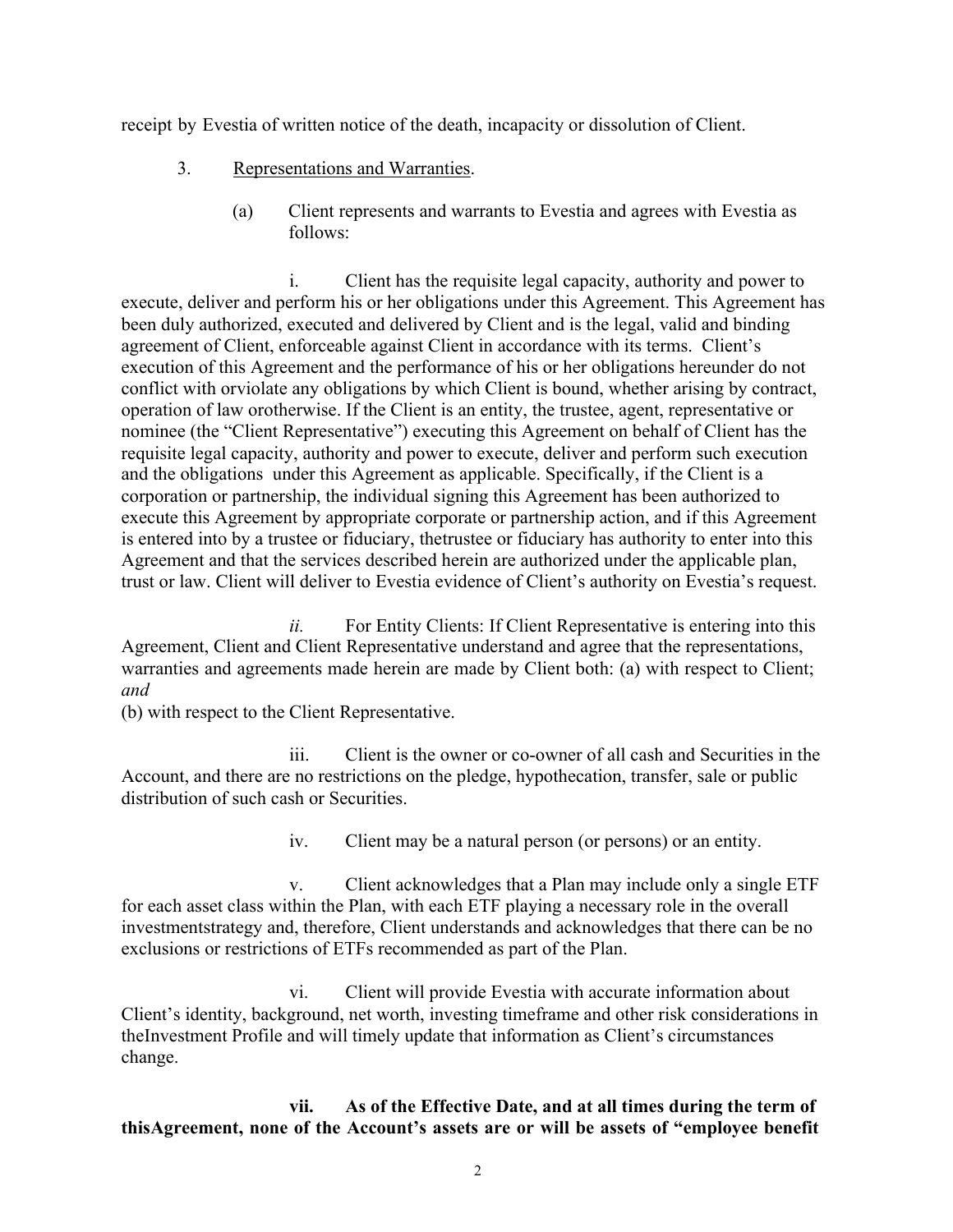## **plans" within the meaning of the Federal Employee Retirement Income Security Act of 1974, asamended.**

(b) Client understands and agrees that (A) Evestia does not guarantee the performance of the Account, is not responsible to Client for any investment losses, and the Account is not insured against loss of income or principal; (B) there are significant risks associated with investing in Securities, including, but not limited to, the risk that the Account could suffer substantial diminution in value, and this risk applies even when the Account is managed by an investment adviser; (C) the past performance of any benchmark, market index, ETF, or other Security does not indicate its future performance, and future transactions will be made in different Securities and different economic environments; and (D) Evestia will cause the Account to invest in Securities in essentially the proportions set forth by the Plan (subject to the profile information received from Client), and provide only the specific reviews and restrictions described in this Agreement, and will not otherwise review or control such Account. There are significant risks associated with any investment program.

i. Client understands and agrees that Evestia's sole obligation hereunder or otherwise is to manage the Account in accordance with the Plan designated by Evestia for Client, and Client has not engaged Evestia to provide any individual financial planning services, notwithstanding any duty or obligation Client Representative may have to an entity Client. Client understands and agrees that Evestia is not responsible for any losses in an Account, as provided in Section 10, and Evestia may at any time in its sole discretion determine that a Plan may require reallocation of Securities.

ii. Client understands and agrees that the Account will be managed solely by Evestia issuing trading instructions to Broker to cause the Account to follow the Plan. An Account's transactions may be executed by Broker at approximately the same time as other client accounts managed by Evestia in accordance with other Evestia Client Plans, and if the transactions are large in relation to the trading volume on that particular day, the price may be different than it would be for the execution of a smaller transaction.

iii. Client understands and agrees that Evestia is not responsible to Client for any failures, delays and/or interruptions in the timely or proper execution of trades or any other orders placed by Evestia on behalf of Client due to any or all of the following, which are likely to happen from time to time: (A) any kind of interruption of the services provided by Broker or Evestia's ability to communicate with Broker; (B) hardware or software malfunction, failure or unavailability; (C) Broker system outages; (D) internet service failure or unavailability;  $(E)$  the actions of any governmental, judicial or regulatory body; and/or  $(F)$ force majeure.

iv. Client understands and agrees that an Account's composition and performance may be different for a variety of reasons from those of any initial Plan recommendation to a Client. These differences can arise each time the Plan is adjusted or rebalanced, including, but not limited to, the following instances: (A) when the Account is established and the initial Securities positions are established; (B) when Client contributes additional capital to such Account; (C) when Client revises his/her Investment Profile and causes Evestia to recommend a new Plan or revise the existing Plan; (D) each time the Advisory Fee (described in Section 5) is charged and paid from such Account; and (E) any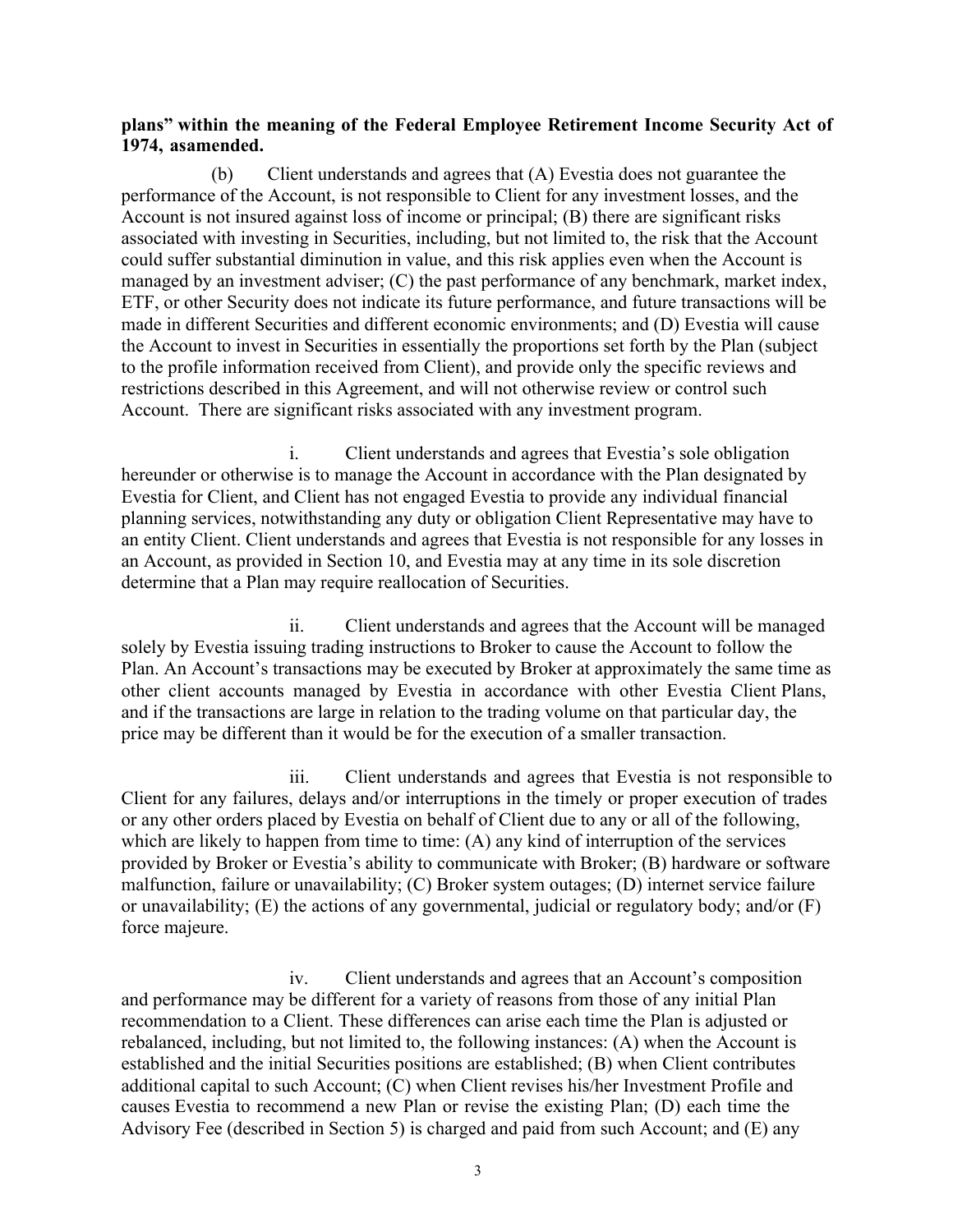time Evestia adjusts its algorithm by which the composition of the Account is maintained as specified for the Plan. On any such adjustment, Evestia may adjust the Plan in its discretion to approximate the composition specified in the Plan as closely as reasonably practicable based on the conditions at the time.

v. Client understands and agrees that the prices of Securities purchased or sold for the Account may be less favorable than the prices in similar transactionsfor other Evestia Clients for whom Evestia has designated different Plans.

4. Confidentiality. Except as required by law or requested by regulatory authorities, Evestia agrees to maintain in strict confidence all of Client's non-public personal and financial information that Client furnishes to Evestia, except for information that Client explicitly agrees to share publicly. Client acknowledges receipt of Evestia's Privacy Policy available at www.Evestia.com/legal.

## 5. Advisory Fee.

(a) Evestia's software-based investment advisory service charges an annualized fee of 1.00% (the "Advisory Fee") of Client's assets under management. The fee schedule can be found on Evestia's website at www.Evestia.com/Fees. Annual fees are charged monthly. Evestia's advisory fees are not paid in advance. Fees are charged in arrears and accrue daily and deducted from Clients' Accounts each month. A daily advisory fee is calculated by dividing the annual fee rate by 365(or 366) days in a year multiplied by the daily net market value of the Client's Account. The advisory fee for a calendar month is equal to the total of the daily fees calculated during that month (less any deductions or fee waivers) and is deducted from Client Accounts the following month. The fees will be billed by and deducted by Broker directly. Evestia will promptly notify Client of any increase or decrease in the Advisory Fee. An increase in the Advisory Fee will be effective for the Account starting in the next month that begins at least 30 days after Evestia sends or posts such notice. A reduction in the Advisory Fee will be effective for the Account starting in the next month following its reduction.

i. If Client closes the Account, withdraws the entire balance of the Account, or otherwise terminates this Agreement on any date other than the last business day of the month (except under the circumstances covered by Section 5(b)), Client shall pay any outstanding aggregate daily fees for the period from the day immediately following the last day of the last calendar month for which Client has paid, through the effective date of such withdrawal or termination, as of such effective date.

(b) If, for any reason, Evestia shall close and liquidate all the positions held in the Account, Client may receive the proceeds of the liquidated portion of the Account, and this Agreement shall terminate.

(c) If for any reason there is insufficient cash available in the Account to cover Evestia's fees at the time they are charged and deducted from the Account, Evestia, in its sole discretion, may cause Securities in the Account to be liquidated to cover its fees.

(d) Evestia reserves the right, in its sole discretion, to reduce or waive the Advisory Fee for certain Client Accounts for any period of time determined by Evestia. In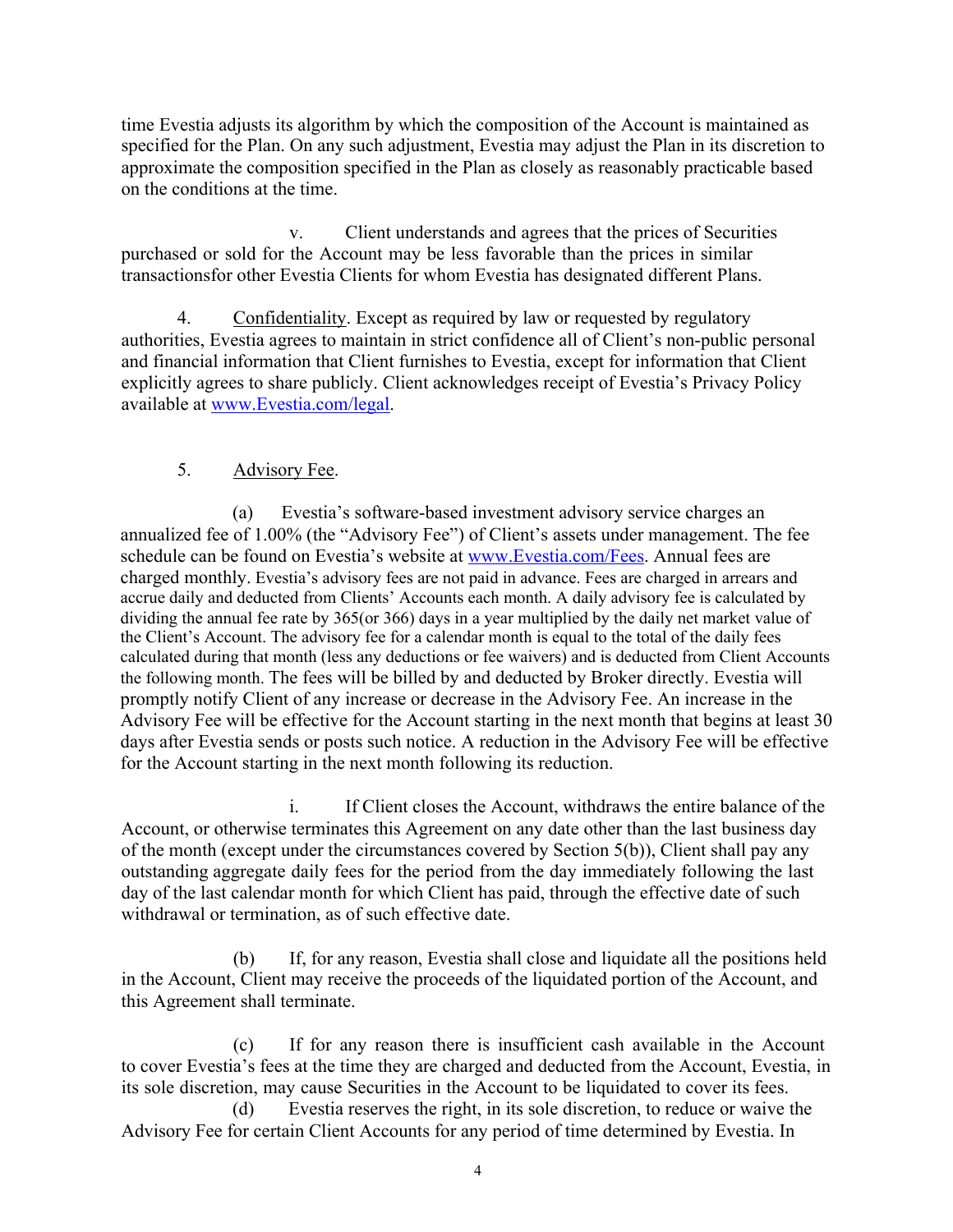addition, Client agrees that Evestia may waive its fees for the Accounts of Clients other than Client, without notice to Client and without waiving its fees for Client.

6. Valuation. The assets in the Account will be valued by Broker as the Account custodian and such Broker shall also execute all trades.

7. Responsibility for Expenses. There are no trading fees pursuant to the Plan recommended by Evestia, however The Account shall be responsible for other expenses related to the Account, including, but not limited to ETF fees, select custodial fees, and bank service fees.

8. Payment of Fees. Evestia may, in its discretion, either (a) cause the Account to pay to Evestia any amount owing to Evestia under this Agreement or (b) bill Client for such amount, in which case Client shall pay such amount to Evestia within ten days of Client's receipt of such bill. If Evestia causes the Account to pay Evestia directly, Evestia will inform Broker of the amount of the Advisory Fee to be paid to Evestia directly from the Account and notify Client, after the Advisory Fee has been charged, the amountof the Advisory Fee and the net market values of Client's assets on which the Advisory Fee has been based. Notification to Client will be through Client's user account on the Site or by email at the address(es) provided by Client to Evestia.

## 9. Broker to Be Used

All transactions shall be executed by Broker as the custodian of the Account. Client understands and agrees that Evestia's brokerage practices shall be consistent with the disclosure in Evestia's Form ADV Part 2 (available at www.Evestia.com/legal) as amended from time to time. Client represents and warrants that Client is satisfied with the terms and conditions (including, but not limited to, fees) relating to all services to be provided by Broker. Evestia shall not have any responsibility for obtaining for the Account the best prices. Client recognizes that Client may not obtain rates as low as it might otherwise obtain if Evestia had discretion to select broker-dealers other than Broker.

10. Account Losses. To the extent permitted under applicable law, Client understands and agrees that Evestia will not be liable to Client for any losses incurred by Client that arise out of or are in any way connected with any Securities transaction or other act or failure to act of Evestia under this Agreement, including, but not limited to, any tax liability asserted against Client by any federal, state or local authority with respect to the Account, solong as such recommendation or other act or failure to act does not constitute a breach of Evestia's fiduciary duty to Client. Client (and in addition, for entity accounts, Client Representative) shall indemnify and defend Evestia and Evestia's directors, officers, shareholders, employees and affiliates and hold them harmless from and against any and all claims, losses, damages, liabilities and expenses, as they are incurred, by reason of any act or omission of Client or Broker or any custodian, broker, agent or other third party selected by Evestia in a commercially reasonable manner or selected by Client, except such as arise from Evestia's breach of fiduciary duty to Client. In addition to the above indemnities, for entity Clients, the Client Representative shall further indemnify and defend Evestia and Evestia's directors, officers, shareholders, employees and affiliates and hold them harmless from and against any and all claims, losses, damages, liabilities and expenses, as they are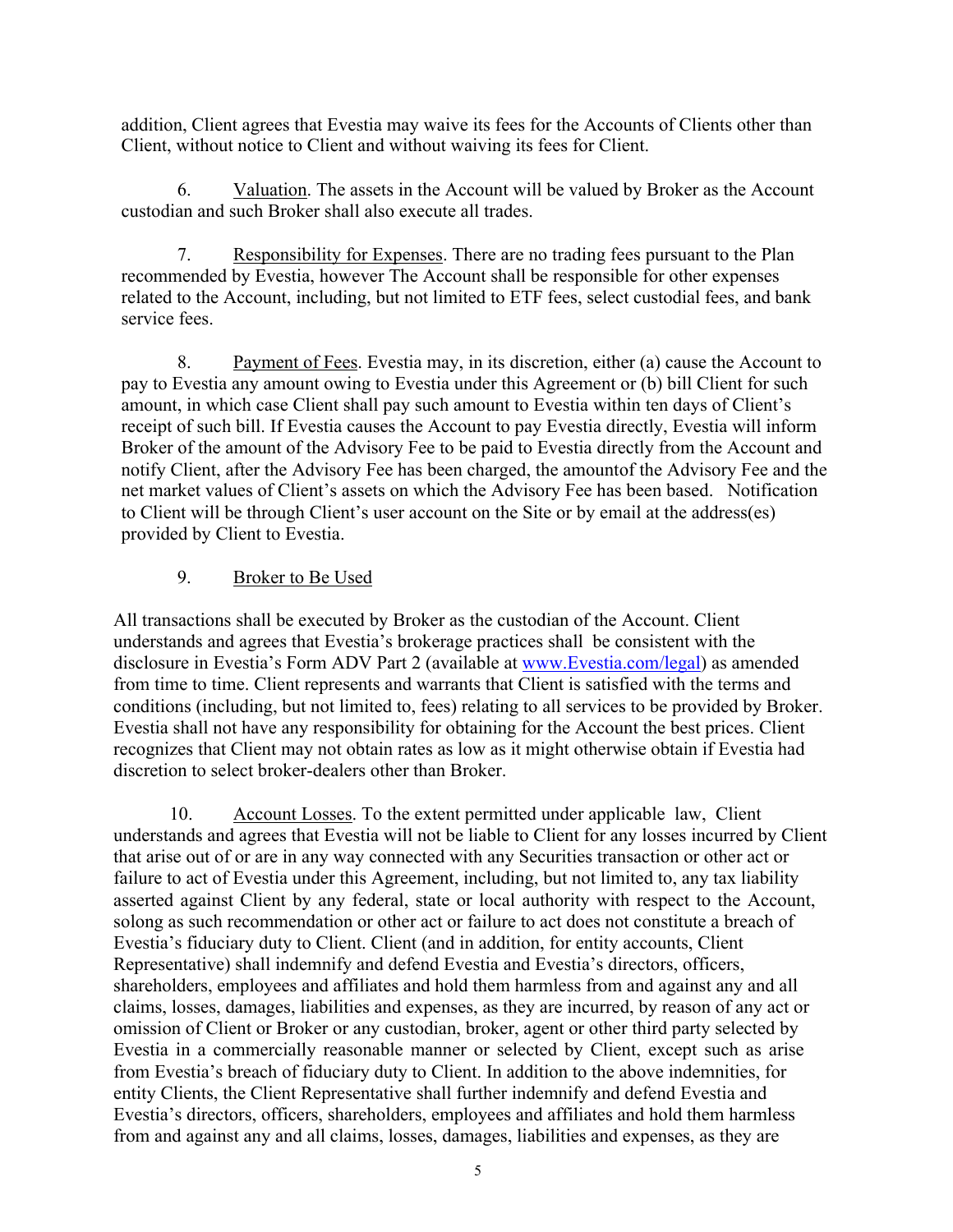incurred, resulting from or in connection to Client's assertion of Client Representative's lack of proper authorization from Client to enter into this Agreement. Anything in this Section 10 or otherwise in this Agreement to the contrary notwithstanding, however, nothing herein shall constitute a waiver or limitation of any rights that Client may have under any federal or state securities laws.

11. Termination; Withdrawals. This Agreement may be terminated by either party with or without cause by notice to the other party, which notice shall be provided by Client to Evestia through the Site and by Evestia to Client through the primary email address in Client's Account Application as Client shall update from time to time. Client may withdraw all or part of the Account by notifying Evestia at any time provided that all partial withdrawals comply with Evestia's required Account minimums as posted on the Site and updated from time to time, unless Evestia otherwise consents in advance. Client's withdrawal of all of the Account under this Agreement will terminate this Agreement. Upon termination of this Agreement, Sections 8 (only as to fees accruing prior to termination), 10, 16 and 17 shall survive such termination. Client understands and agrees that Evestia may determine to liquidate immediately all holdings in the Plan.

12. Account Statements. Client will receive account statements from Broker, which are the official records of the Account. Evestia may also provide information about the Account from time to time.

13. Independent Contractor. Evestia is and will hereafter act as an independent contractor and not as an employee of Client, and nothing in this Agreement may be interpreted orconstrued to create any employment, partnership, joint venture or other relationship between Evestia and Client.

14. Assignment. Evestia may not assign this Agreement without the prior consent of Client, and, if applicable, the consent of any additional authorized signatories on behalf of Client, if and to the extent that such consent is required under the Investment Advisers Act of 1940, as amended, if applicable, or any applicable state law. In the event of an assignment by Evestia, Evestia shall request written consent(s) of Client within a specified reasonable time (which shall not be less than thirty (30) days). If Client does not respond to such request within the time specified, Evestia shall inform Client that the proposed assignee will continue the advisory services of Evestia for a specified reasonable time (which shall not be less than thirty (30) days), and if Client does not respond to such second notice from Evestia, Client's continued acceptance of investment management services from the proposed assignee shall constitute Client's consent(s) to the assignment. This Agreement shall bind and inure to the benefit of and be enforceable by the parties and their respective successors and assigns.

15. Delivery of Information. Client acknowledges electronic delivery of Evestia's brochure that would be required to be delivered under the Advisers Act (including the information in Part 2 of Evestia's Form ADV), which is available on the Site and provided here by link:

www.Evestia.com/legal.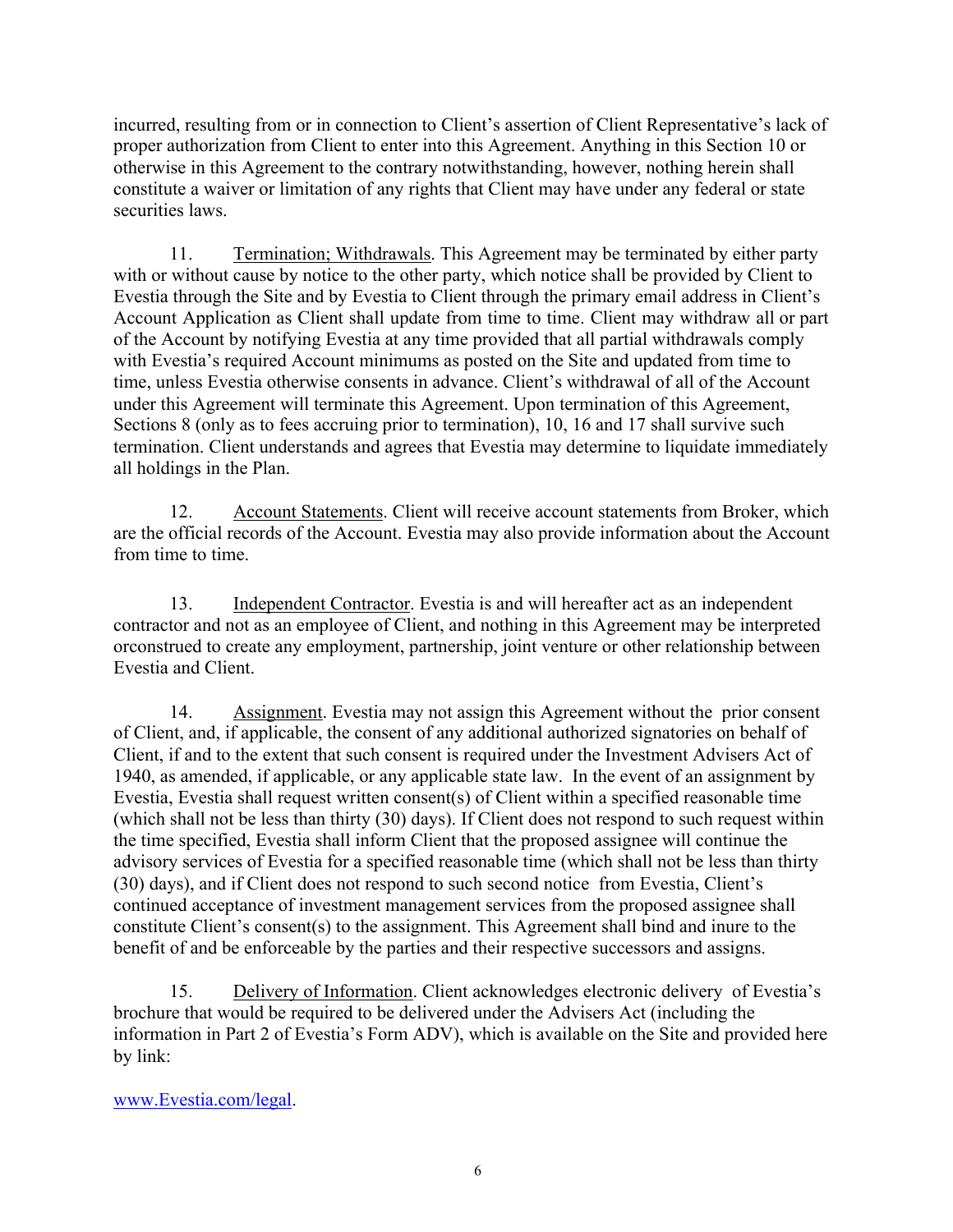If Client received such information less than forty-eight (48) hours prior to entering into this Agreement, this Agreement may be terminated by Client without penalty within five (5) businessdays from the Effective Date. On written request by Client, Evestia agrees to annually deliver electronically, without charge, Evestia's brochure required by the Advisers Act.

16. Governing Law. This Agreement shall be governed by and construed and interpreted in accordance with the laws of the State of Utah.

17. Arbitration. **The parties waive their rights to seek remedies in court, including any right to a jury trial.** The parties agree that any dispute between or among any ofthe parties arising out of, relating to or in connection with this Agreement or the Account, shallbe resolved exclusively through binding arbitration conducted under the auspices of JAMS pursuant to its Arbitration Rules and Procedures. The arbitration hearing shall be held in the Davis County, State of Utah. Disputes shall not be resolved in any other forum or venue. The arbitration shall be conducted by a retired judge who is experienced in resolving disputes regarding the Securities business. The parties agree that the arbitrator shall apply the substantive law of Utah to all state law claims, that limited discovery shall be conducted in accordance with JAMS' Arbitration Rules and Procedures, and that the arbitrator may not award punitive or exemplary damages, unless (but only to the extent that) such damagesare required by statute to be an available remedy for any of the specific claims asserted. In accordance with JAMS' Arbitration Rules and Procedures, the arbitrator's award shall consist of a written statement as to the disposition of each claim and the relief, if any, awarded on each claim. The award shall not include or be accompanied by any findings of fact, conclusions of law or other written explanation of the reasons for the award. The parties understand that the right to appeal or to seek modification of any ruling or award by the arbitrator is severely limited under state and federal law. Any award rendered by the arbitrator shall be final and binding, and judgment may be entered on it in any court of competent jurisdiction as provided by law.

18. Notices. All notices and communications under this Agreement must be made through the Site or by email. Evestia's contact information for this purpose is hello@Evestia.com, and Client's contact information for this purpose is contained in Client's user account on the Site and the primary email address(es) in Client's Account Application as Client shall update from time to time.

19. Severability and Amendment. The invalidity or unenforceability of any provisionhereof shall in no way affect the validity or enforceability of any and all other provisions hereof. Client acknowledges that Evestia may amend this Agreement from time to time by notifyingClient by email or message to Client's Evestia user account, which amendment will be effective immediately (except as provided in Section 5(a)).

20. Waiver or Modification. Evestia's waiver or modification of any condition or obligation hereunder shall not be construed as a waiver or modification of any other condition or obligation, nor shall Evestia's waiver or modification granted on one occasion be construed as applying to any other occasion.

21. Entire Agreement. This Agreement is the entire agreement of the parties regarding the subject matter hereof and supersedes all prior or contemporaneous written or oral